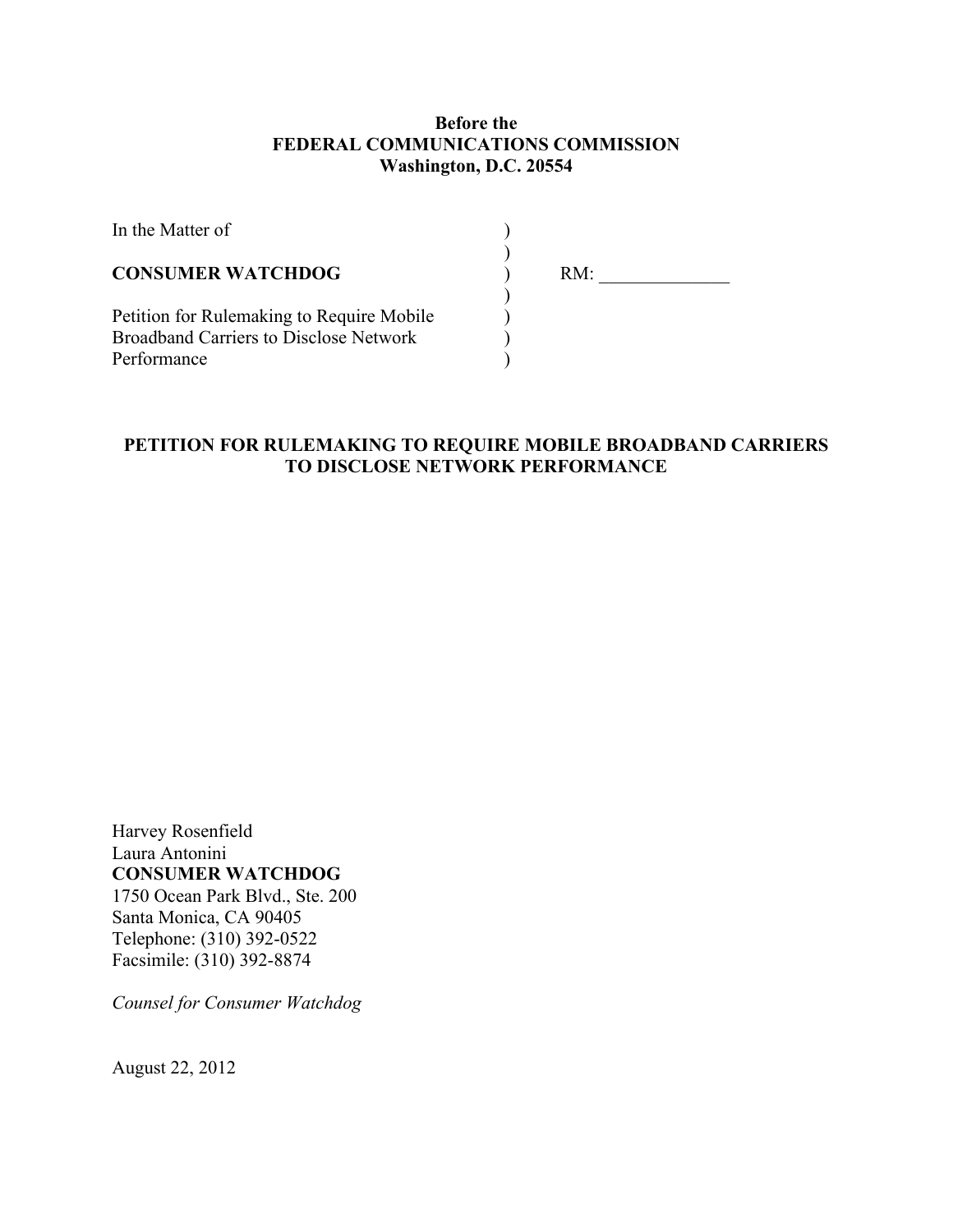# **Table of Contents**

| $\mathsf{A}$ |             |                                                                                 |  |
|--------------|-------------|---------------------------------------------------------------------------------|--|
| <b>B</b> .   |             |                                                                                 |  |
| C.           |             |                                                                                 |  |
| D.           |             |                                                                                 |  |
| Ε.           |             |                                                                                 |  |
|              |             |                                                                                 |  |
|              | $A_{\cdot}$ |                                                                                 |  |
|              | <b>B</b> .  | Consumers Need Data on Mobile Broadband Performance to Make Informed Purchasing |  |
|              |             |                                                                                 |  |
|              |             |                                                                                 |  |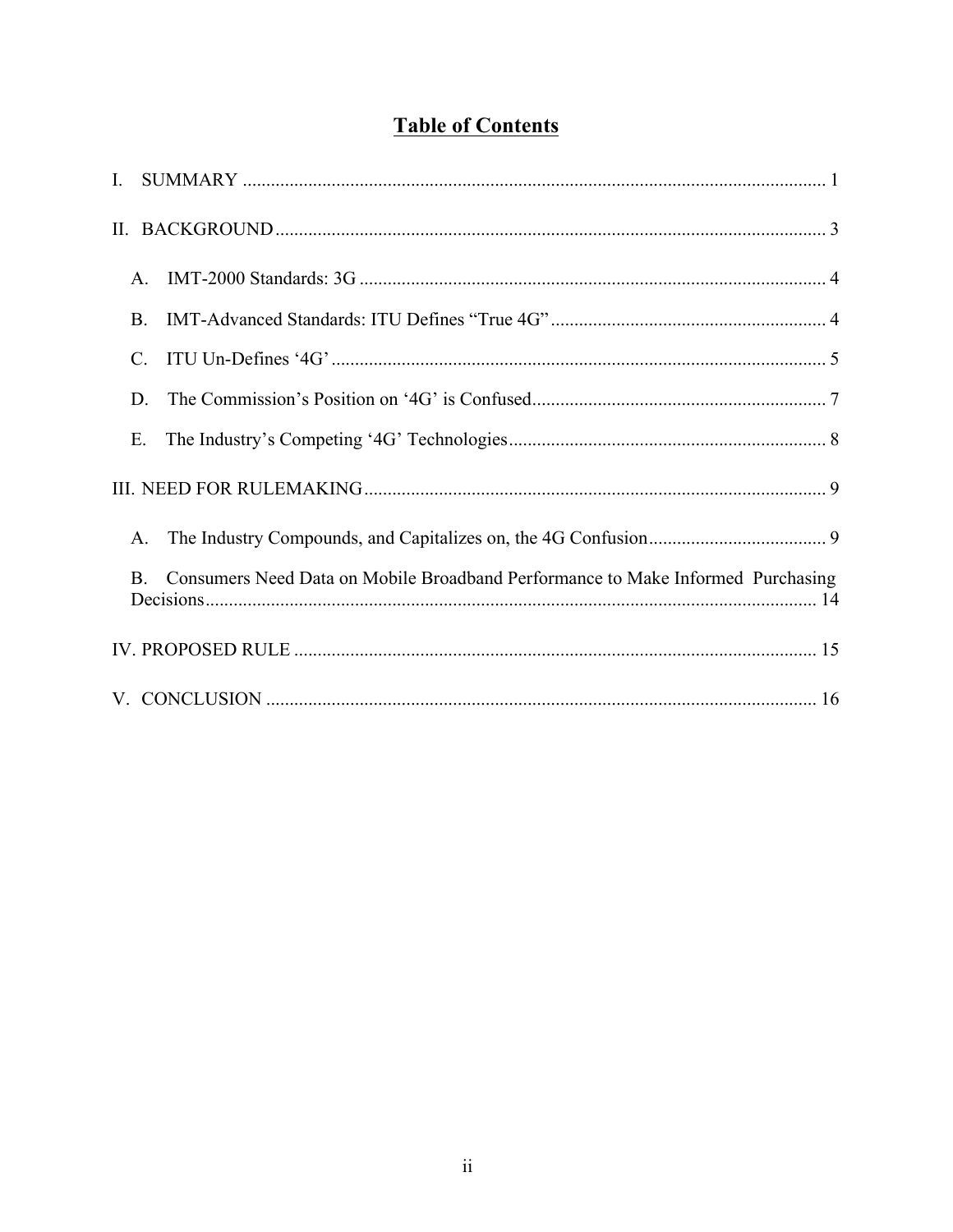#### **I. SUMMARY**

This petition proposes a rule that would require wireless carriers in the United States to provide clear and accurate disclosures of mobile broadband performance to the public. Almost all advertisements by the major U.S. wireless carriers for mobile network service are centered on a promise of faster "4G" speeds. Most Americans would be startled to learn that there is no accepted definition of 4G. 4G was originally contemplated as a detailed set of technical specifications developed by the International Telecommunication Union ("ITU"), a United Nations agency focused on global information and communications technology issues. U.S. wireless carriers ignored the ITU's original specifications for 4G and have successfully turned 4G into a deceptive marketing term used to label and rebrand products and services as "faster," either without actually making improvements to existing products and services or without disclosing the meaning of "faster."

In its 2010 National Broadband Plan, the Federal Communications Commission ("FCC" or "the Commission") was clear about what it considered to be 4G, but has since taken confused and contradictory positions with respect to 4G. The FCC's website conflates 3G and 4G, which only adds to the confusion.

U.S. consumers are increasingly using smartphones, tablets and other mobile devices to access the Internet and stay connected with each other, making data speed a primary concern for those shopping for cellular service – as is reflected in the carriers' advertising, which emphasizes speed as the most important term next to price.

When setting forth a national policy for cellular telephones in 1993, Congress decided to avoid price regulation based entirely on the supposition that market forces would provide competition that would keep prices fair. However, absent benchmarks to compare data speeds

1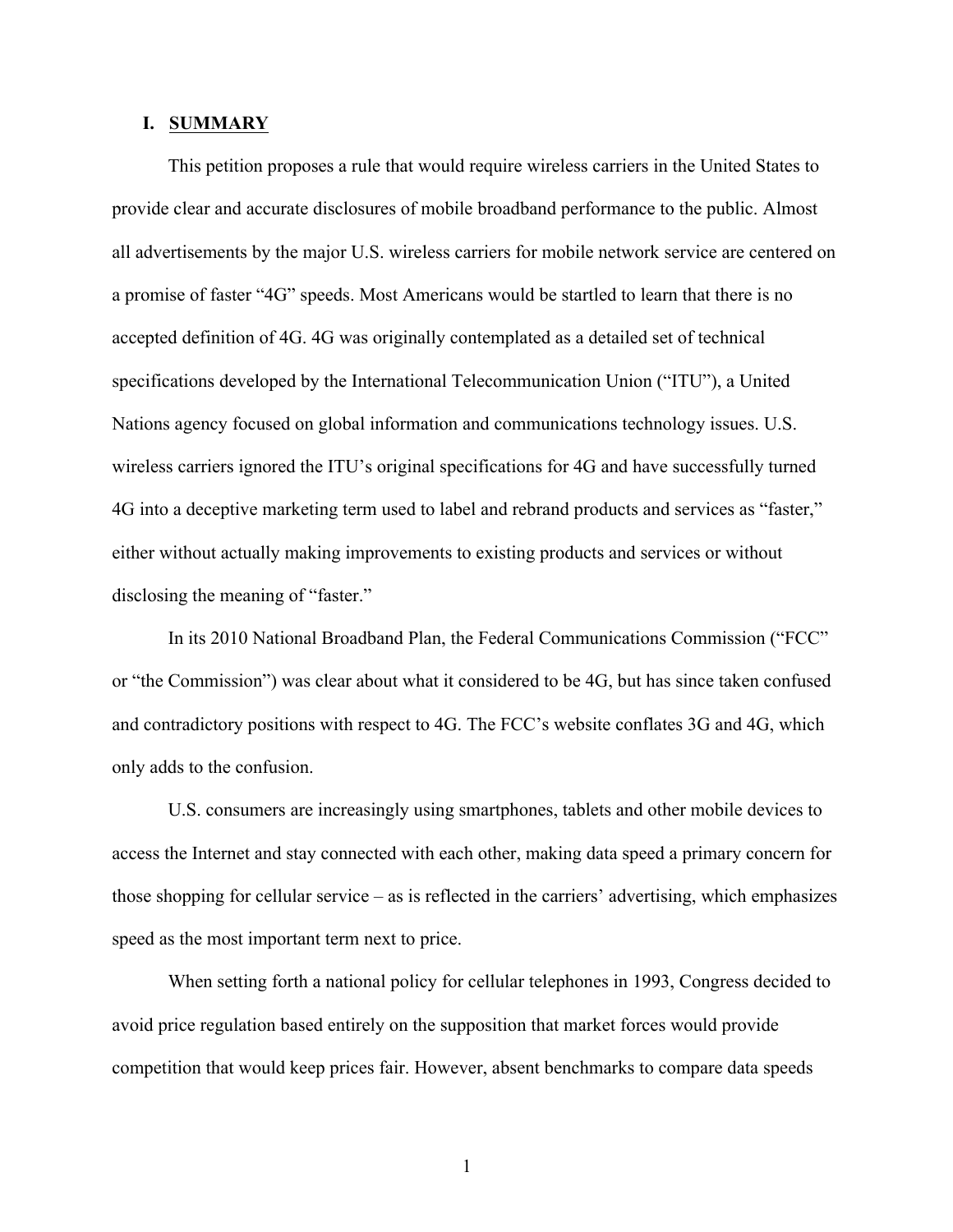between wireless carrier networks, consumers are forced to base purchasing decisions on unclear, and often inaccurate and inflated, data speed claims made by wireless carriers. Failure to provide full disclosure of performance data completely undermines competition and the integrity of the marketplace. Put simply: consumers can't shop around for the best deal if they are not provided with accurate information about the product.

Instead, consumers are induced to buy expensive technologies that do not exhibit the faster, improved data speeds promised. Customers who realize that the phone they purchased does not perform as expected are almost always locked into a two-year contract that requires them to pay an "Early Termination Fee" of hundreds of dollars if they want to switch carriers – or buy an expensive new phone at an unsubsidized price. Both options can cost the consumer hundreds of dollars.

The proposed rule would require wireless carriers to disclose actual data speeds, serving the FCC's stated goals of providing consumers with "clear, complete information to help them make the best choices in communications services<sup>"1</sup> and "[p]romoting competition, innovation, and investment in broadband services and facilities<sup>"2</sup> by keeping companies honest about the products and services they deliver to consumers. In 2010, the FCC acknowledged that it "should develop broadband performance standards for mobile services" and "encourage industry to create more transparent and standard disclosures of coverage, speeds and performance for mobile networks."3 Because the industry has failed to adopt such standards, it is imperative that the FCC do so.

<sup>&</sup>lt;sup>1</sup> FCC, *Our Work*, http://www.fcc.gov/our-work (last visited Aug. 20, 2012).

<sup>2</sup> FCC, *What We Do*, http://www.fcc.gov/what-we-do (last visted Aug. 20, 2012.)

<sup>3</sup> FCC, *Connecting America: The National Broadband Plan*, at 47 (Mar. 16, 2010), http://download.broadband.gov/plan/national-broadband-plan.pdf.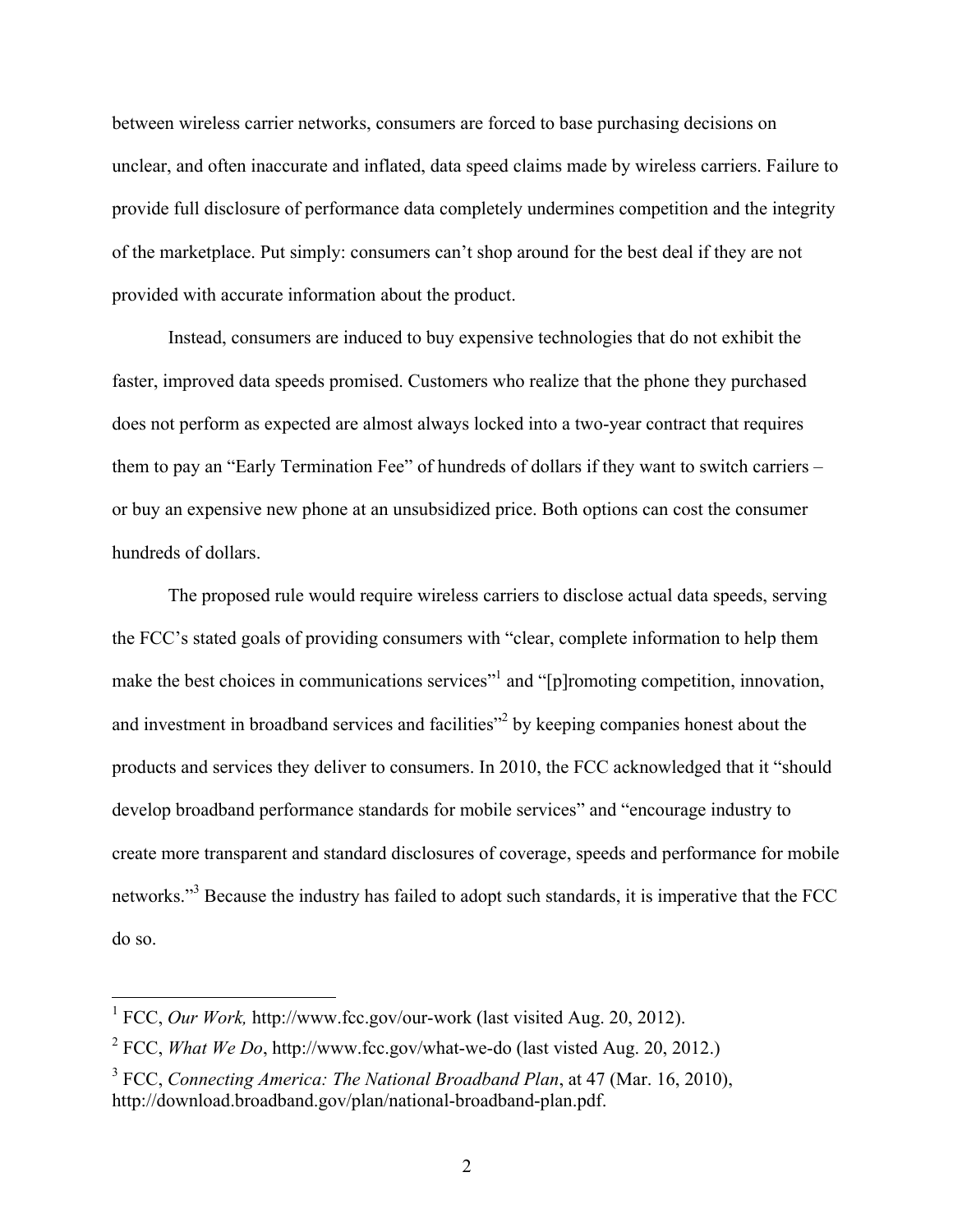#### **PETITION FOR RULEMAKING TO REQUIRE MOBILE BROADBAND CARRIERS TO DISCLOSE NETWORK PERFORMANCE**

Consumer Watchdog,<sup>4</sup> pursuant to Sections 1.401 and 1.1 of the Commission's Rules,<sup>5</sup> respectfully petitions the Commission to initiate a rulemaking proceeding, under its authority to manage spectrum and establish and modify license and spectrum usage conditions in the public interest granted by Title III of the Communications  $Act<sub>o</sub><sup>6</sup>$  to investigate mobile broadband network performance and adopt rules that require wireless carriers to disclose actual data speeds.<sup>7</sup>

# **II. BACKGROUND**

In the past, governments, private entities, and academic institutions around the globe and

in the U.S. relied on the ITU for the standards governing each "generation" of mobile broadband

technology.<sup>8</sup> Each generation of mobile broadband technology is marked by one or more

 <sup>4</sup> Consumer Watchdog, established in 1985, is a nationally recognized, non-partisan, non-profit consumer advocacy organization. Consumer Watchdog has protected the rights of consumers in numerous cases holding wireless carriers accountable for illegal sales tactics, billing charges, and network downgrades. Consumer Watchdog, and the public on whose behalf Consumer Watchdog advocates, are vitally interested in ensuring that accurate information about mobile broadband performance be disclosed in a manner that best protects consumers against wireless carriers' presently deceptive advertising practices. Consumer Watchdog is located in Santa Monica, California, and Washington, D.C.

<sup>5</sup> 47 C.F.R. §§ 1.1, 1.401.

<sup>6</sup> 47 U.S.C. §§ 301 *et seq*.

 $<sup>7</sup>$  The Commission's August 21, 2012 report on the availability of broadband service does not</sup> address the immediate and urgent need for the disclosures requested by this petition. *See* FCC, *Eighth Broadband Progress Report*, GN Docket No. 11-21 (Aug. 21, 2012), http://transition.fcc.gov/Daily\_Releases/Daily\_Business/2012/db0821/FCC-12-90A1.pdf.

<sup>8</sup> *See* ITU, *What Does ITU Do?* http://www.itu.int/en/about/Pages/whatwedo.aspx (last visited Aug. 20, 2012).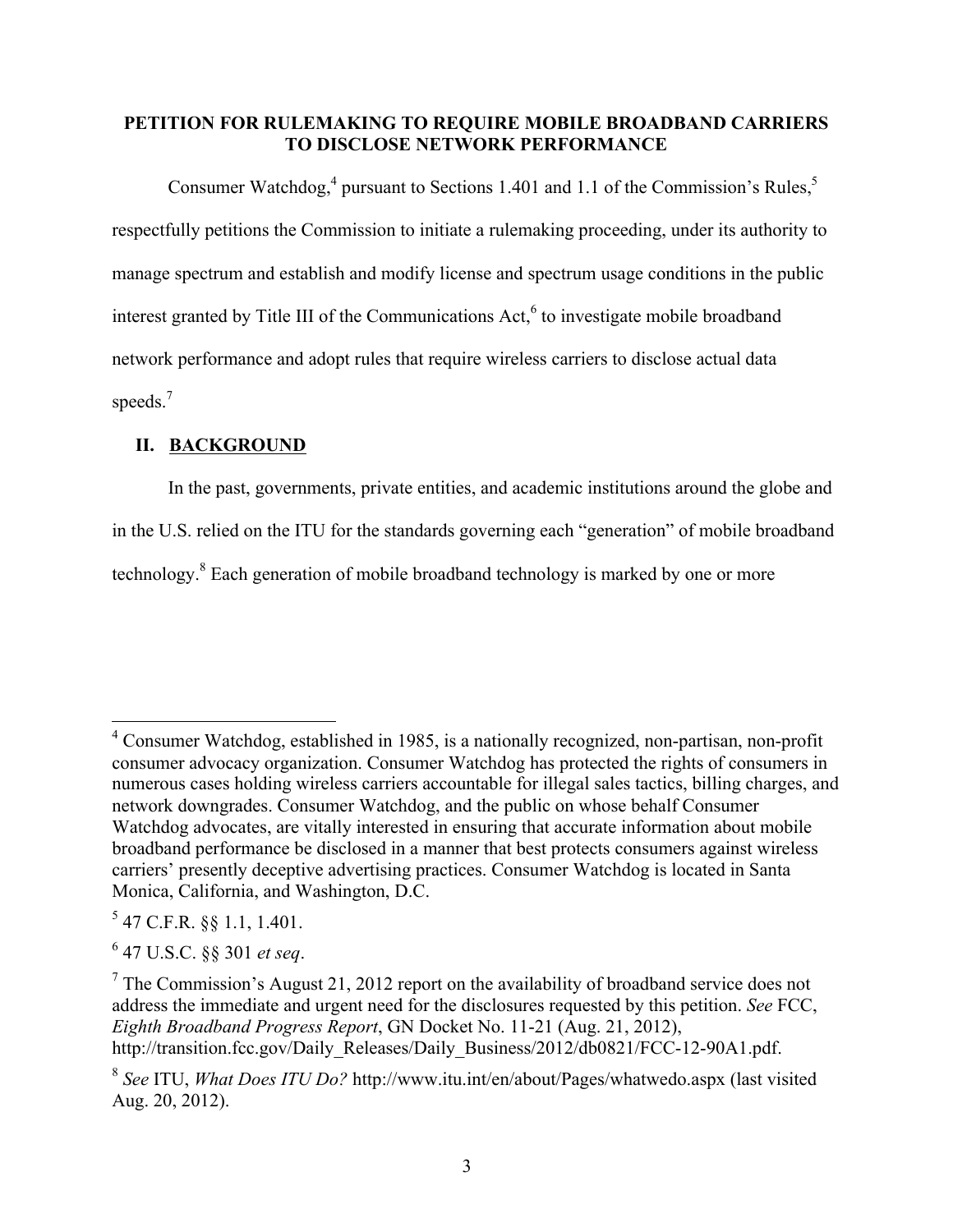significant improvements in available cellular services, such as higher quality voice services or Internet access speeds.<sup>9</sup>

# *A. IMT-2000 Standards: 3G*

In 2000, the ITU unanimously adopted the International Mobile Telecomunications-2000 ("IMT-2000") specifications as the standard for 3G, or third-generation mobile broadband services.<sup>10</sup> IMT-2000 states that mobile broadband services that meet the IMT-2000 specifications generally demonstrate, among other characteristics, minimum data speeds of 2 Megabits per second ("Mbps") "for stationary or walking users, and 348 [Kilobits per second] in a moving vehicle $v<sup>11</sup>$  and maximum, or "peak," data speeds of 10Mbps.<sup>12</sup>

# *B. IMT-Advanced Standards: ITU Defines "True 4G"*

In 2008, the ITU established the International Mobile Telecommunications-Advanced

("IMT-Advanced") specifications as the standard for 4G, or fourth-generation mobile broadband services, which, among other characteristics, include services with peak data speeds between 100Mbps and 1 gigabit per second  $("Gbps")^{13}$ — a major jump from 3G standards. IMT-

Advanced provided the original "4G" technical standards, or "true 4G."

 $11$  *Id.* 

 <sup>9</sup> ITU, *About Mobile Technology and IMT-2000,* http://www.itu.int/osg/spu/imt-2000/technology.html (last visited Aug. 20, 2012).

<sup>10</sup> *Id.*

<sup>&</sup>lt;sup>12</sup> ITU, Spectrum Requirements For International Mobile Telecommunications-2000 (IMT-*2000)*, ITU-R Report M.2023 at 12-15 (2000), http://www.itu.int/dms\_pub/itu-r/opb/rep/R-REP-M.2023-2000-PDF-E.pdf.

<sup>&</sup>lt;sup>13</sup> ITU, *Requirements Related to Technical Performance for IMT-Advanced Radio Interface(s)*, ITU-R Report M.2134 at 1 (2008), http://www.itu.int/dms\_pub/itu-r/opb/rep/R-REP-M.2134- 2008-PDF-E.pdf.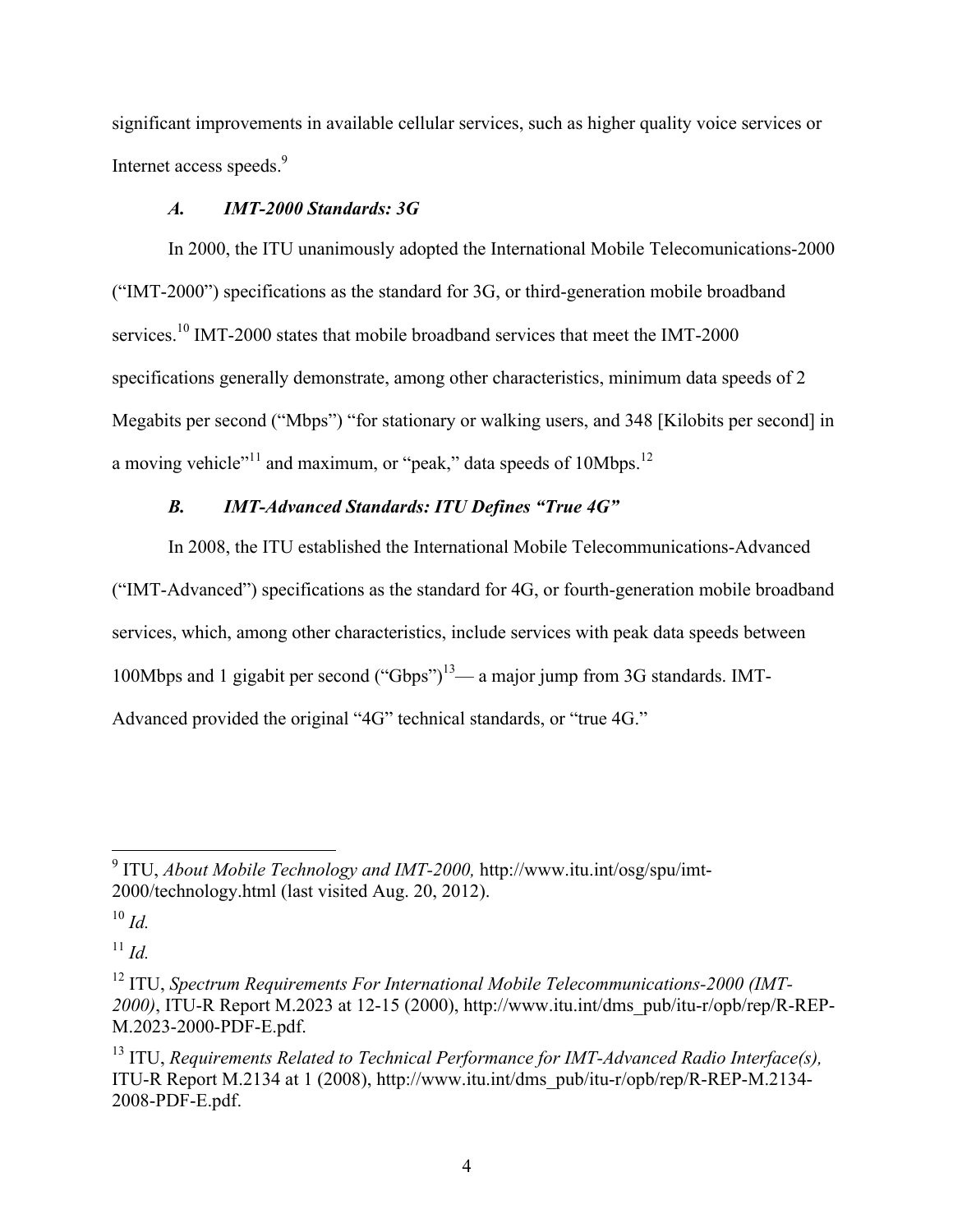# *C. ITU Un-Defines '4G'*

Unfortunately, the process of establishing standards has become politicized. Facing pressure from the U.S. telecommunications industry to make it look like U.S. carriers were delivering ever-faster network speed, $^{14}$  the ITU in December 2010 issued a press release ("December 2010 Press Release") broadening the 4G label to include technologies it previously deemed 3G:

> As the most advanced technologies currently defined for global wireless mobile broadband communications, IMT-Advanced is considered as "4G", [sic] *although it is recognized that this term, while undefined, may also be applied to the forerunners of these technologies, LTE and WiMax, and to other evolved 3G technologies providing a substantial level of improvement in performance and capabilities with respect to the initial third generation systems now deployed.*[15]

Thus the December 2010 Press Release, while acknowledging that the term 4G has no

definition, applied the 4G label to two specific technologies considered at the time to be 3G --

LTE and WiMax – as well as to unspecified technologies that "provid[e] a substantial level of

improvement" from 3G technologies deployed in December 2010.<sup>16</sup> Notably, the ITU's

<sup>15</sup> Press Release, ITU, *ITU World Radiocommunication Seminar Highlights Future Communication Technologies* (Dec. 6, 2010) (emphasis added).

<sup>&</sup>lt;sup>14</sup> See Chris Ziegler, *ITU Capitulates, Admits that the Term '4G' Could Apply to LTE, WiMAX, and 'Evolved 3G Technology,'* Engadget.com (Dec. 18, 2010),

http://www.engadget.com/2010/12/18/itu-capitulates-admits-that-the-term-4g-could-apply-to-ltew/; Tiferet Weiss, *When 4G Ceases to Be; ITU Mobile Tech Standards Cave to U.S. Advertising,*  GoingWiMax.com (Dec. 21, 2010), http://www.goingwimax.com/when-4g-ceases-to-be-itumobile-tech-standards-cave-to-us-advertising-12259/.

<sup>16</sup> *Id.*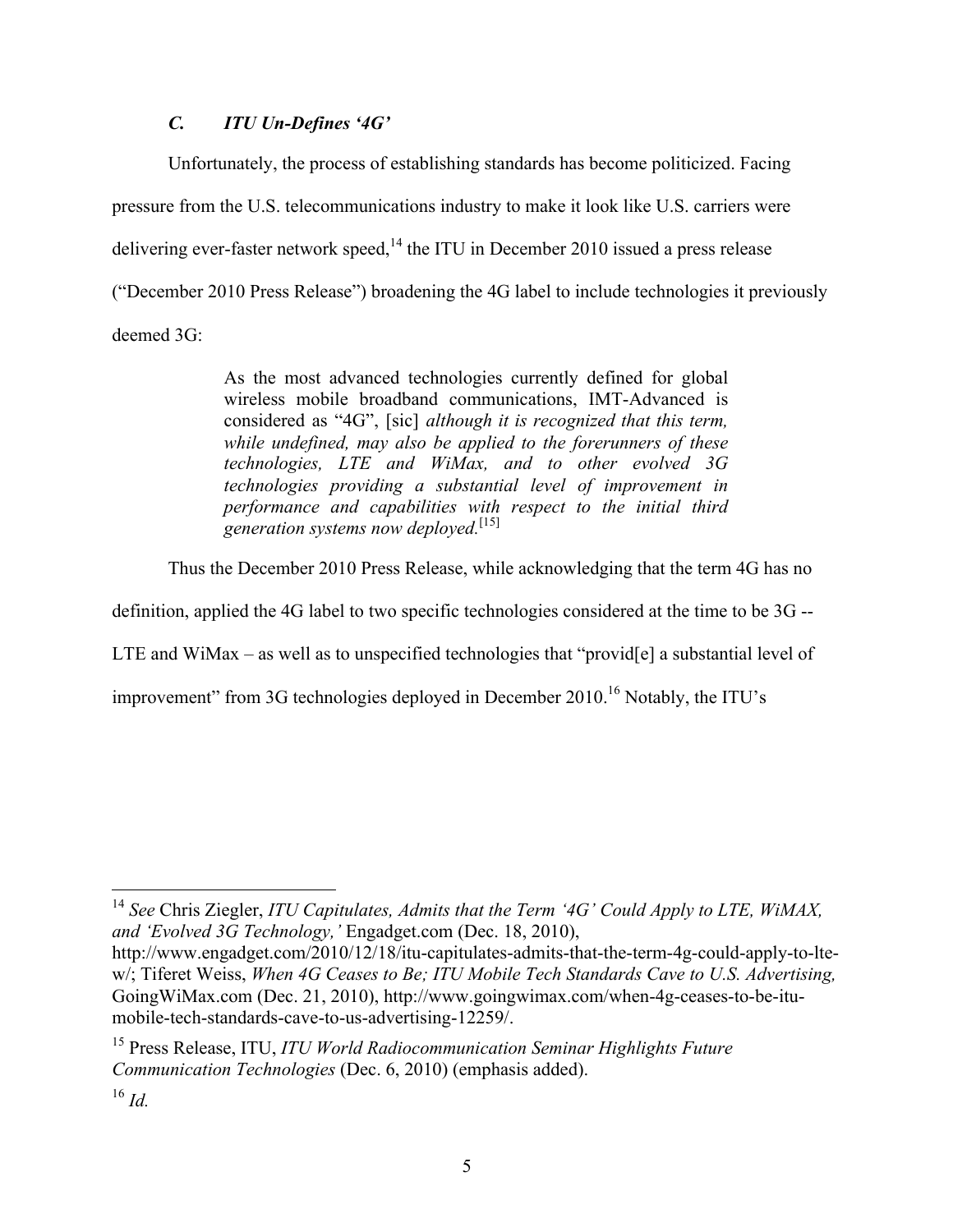statement never explains what constitutes "a substantial level of improvement" worthy of the 4G label $17$ 

The ITU never issued an official determination that LTE, WiMax or any other technologies ostensibly "providing a substantial level of improvement" from 3G meet the "true 4G" IMT-Advanced standards. Only the technologies known as "LTE-Advanced" and "WirelessMAN-Advanced" have been "accorded the official designation of IMT-Advanced" by the ITU.18 However, in January 2012, the ITU seemingly reversed the position it adopted in December 2010, stating that "IMT-Advanced systems include new capabilities that go beyond IMT-2000, widely deployed since 2000 and referred to as 3G mobile technology."<sup>19</sup>

The ITU's website currently states:

The term 4G remains undefined but it *is being applied by operators* to the forerunners of IMT-Advanced technologies — LTE, HSPA+ and WiMax and to other evolved 3G technologies, which provide a substantial level of improvement in performance and capabilities with respect to the initial third generation systems now deployed.<sup>[20]</sup>

In effect, the label "4G" has been severed from the IMT-Advanced technical standard with which it was formerly associated. But the Director of ITU's Radiocommunication Bureau has confirmed that when it comes to data speed, "IMT-Advanced" – true 4G – "would be like putting a fibre optic broadband connection on your mobile phone, making your phone *at least 100 times* 

 <sup>17</sup> *See* Brian Klug, *Verizon 4G LTE: Two Datacards and a WiFi Hotspot Massively Reviewed*, AnandTech.com (Apr. 27, 2011), http://www.anandtech.com/show/4289/verizon-4g-lte-twodatacards-wifi-hotspot-massively-reviewed.

<sup>18</sup> ITU, *supra* note 15.

<sup>&</sup>lt;sup>19</sup> Press Release, ITU, *New Milestones Reached in Radiocommunications* (Jan. 20, 2012).

<sup>&</sup>lt;sup>20</sup> ITU, *IMT-Advanced*, http://www.itu.int/net/newsroom/wrc/2012/reports/imt\_advanced.aspx (last visited Aug. 20, 2012) (emphasis added).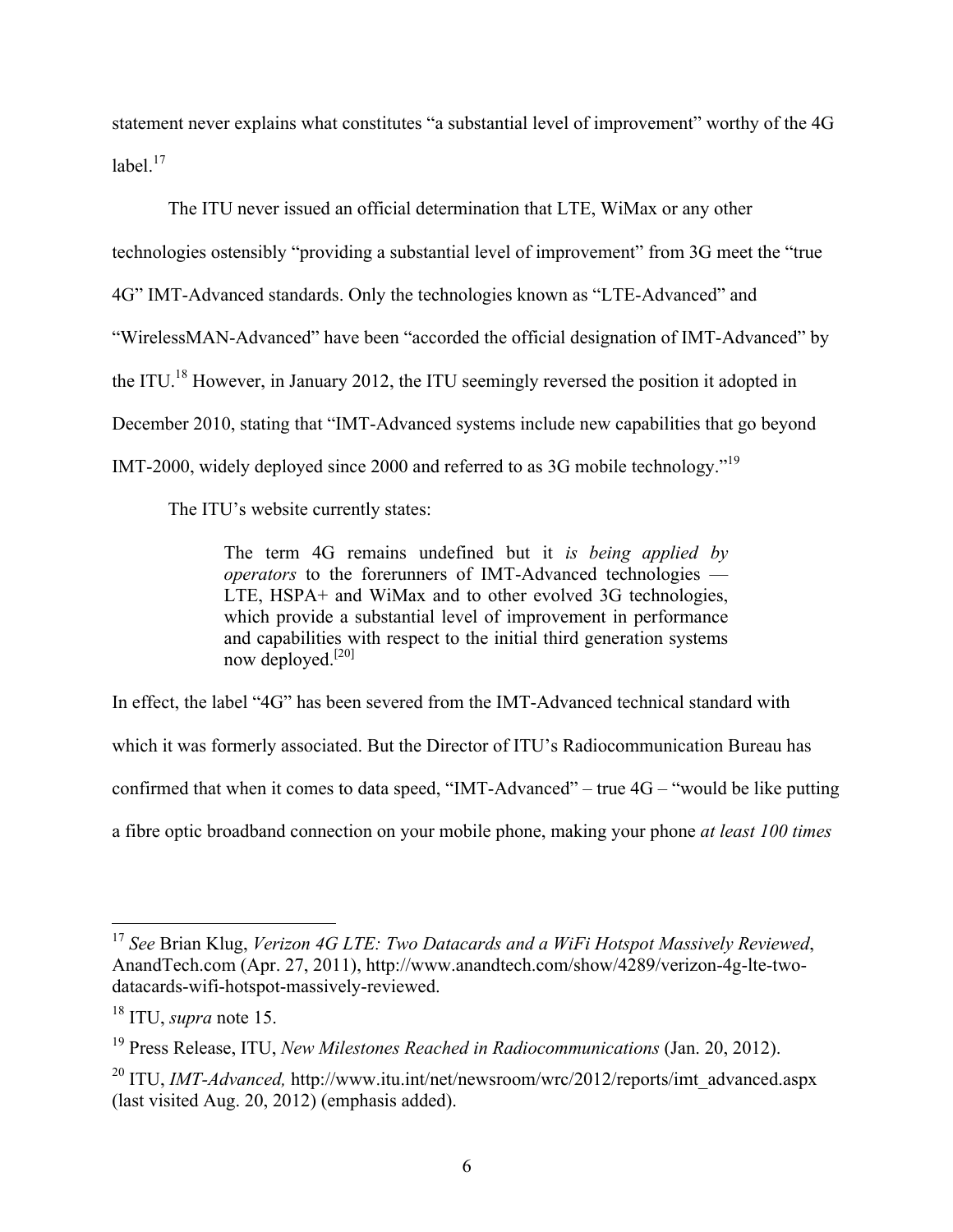*faster than today's 3G smart phones*." <sup>21</sup> There is no doubt about the IMT-Advanced technical standard, but now, thanks to the ITU, plenty of doubt about what 4G really means.<sup>22</sup> U.S. technology experts agree that "[t]he fastest phones and networks can't come anywhere close to" the minimum requirements of the IMT-Advanced specification.<sup>23</sup>

# *D. The Commission's Position on '4G' is Confused*

The Commission has never taken a position on the ITU's IMT-Advanced "true 4G"

standards; $^{24}$  however, the Commission appears to have adopted the approach espoused by the

ITU: that 4G may be applied to LTE and WiMax, originally considered 3G technologies.<sup>25</sup> In

March 2010, the FCC released its National Broadband Plan, a study of residential Internet

wireline access, which identified LTE as "a 4G mobile broadband technology" and WiMax as "a

4G technology."26 Moreover, the Commission's website conflates 3G and 4G technologies:

Third generation (3G) and fourth generation (4G) wireless ("4G") mobile wireless technologies allow consumers to access a variety of different mobile services and functionalities, such as web browsing, e-mail, access to application ("app") stores, video conference or chat, mapping and navigation systems, mobile commerce, and the downloading of content. A range of different mobile devices include built-in 3G or 4G wireless connectivity, including smartphones, tablets, e-readers, and netbook and laptop computers. Several mobile network technologies are generally

<sup>25</sup> ITU, *supra* note 15.

 <sup>21</sup> Press Release, ITU, *IMT-Advanced Standards Announced for Next-generation Mobile Technology* (Jan. 18, 2012) (emphasis added).

<sup>22</sup> Jesse Ward, *Nielsen:Consumers Confused by Term '4G',* NTCA (Jan. 10, 2011), http://www.ntca.org/new-edge/wireless/nielsen-consumers-confused-by-term-4g.

<sup>23</sup> Patrick Linder, *A RootMetrics Soliloquy on Data Speed: Am I on 4G, or Not 4G, That is the Question,* RootMetrics (Sep. 29, 2011), http://www.rootmetrics.com/blog/white-papers-andguides/whatis4g/.

<sup>24</sup> *See* FCC, *Mobile Wireless Competition Report (15th Annual),* FCC 11-103 at 72, fn. 312, 243- 244 (Jun. 27, 2011), http://hraunfoss.fcc.gov/edocs\_public/attachmatch/FCC-11-103A1.pdf.

<sup>26</sup> FCC, *supra* note 3 at 22.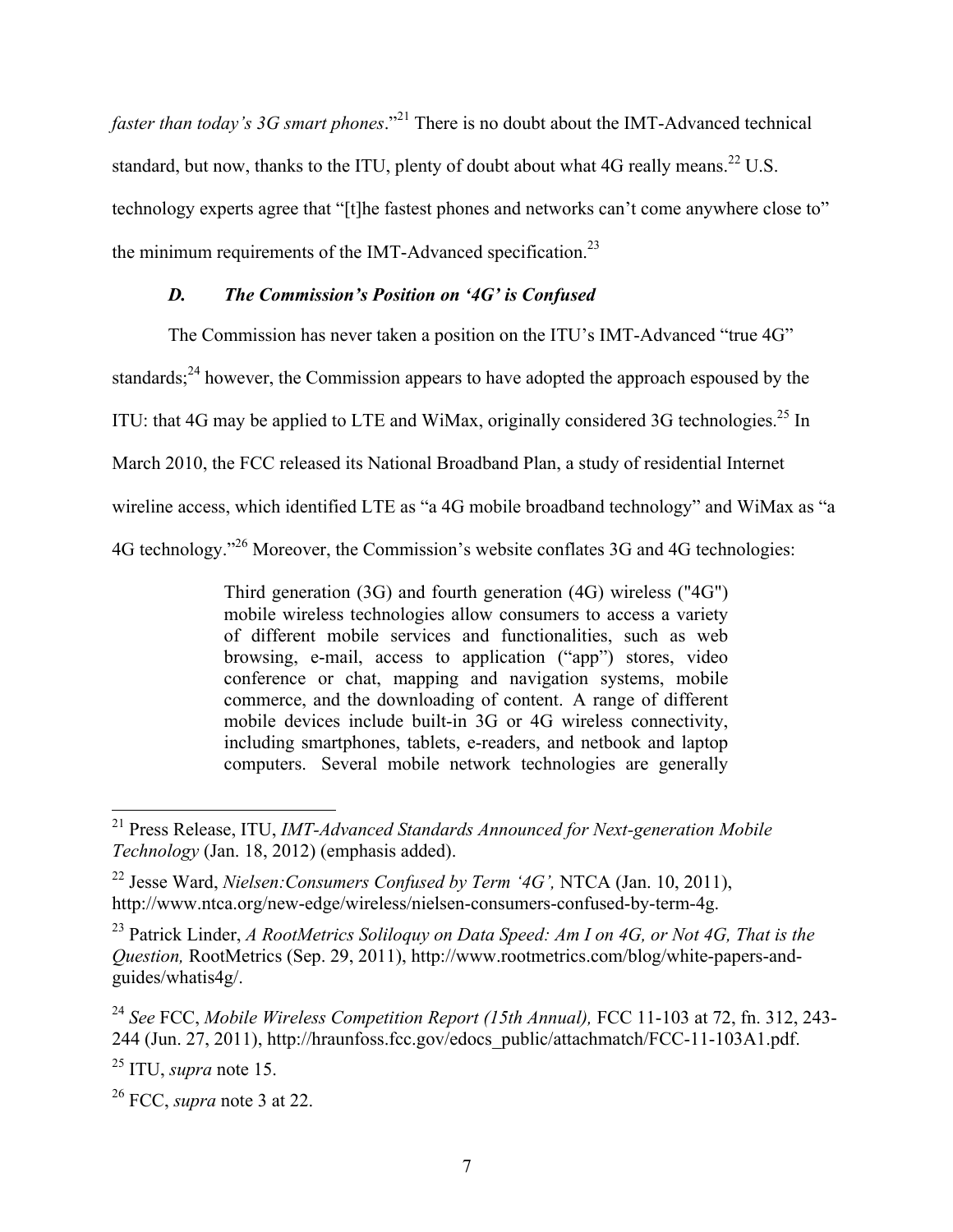considered to be 3G or 4G, including EV-DO, WCDMA, HSPA,  $HSPA+$ , LTE, and mobile WiMAX.<sup>[27]</sup>

The lack of clarity on the FCC's website description opens the door to abuse and misuse of the 3G and 4G terminology by the industry, and contributes to consumer confusion.<sup>28</sup> Recent public statements made by FCC Chairman Genachowski confirm that the Commission now considers LTE technology to be 4G. He said: "[the U.S. is] leading the world in deploying 4G mobile broadband at scale, with 69% of the world's LTE subscribers, making America the testbed for the development of 4G apps and services."<sup>29</sup> Consumers looking to the Commission for an understanding of 4G will not find any information that would help them navigate the mobile broadband marketplace.

# *E. The Industry's Competing '4G' Technologies*

The major wireless carriers in the U.S. employ different and competing technologies that they market as 4G: Verizon employs an "LTE" network;<sup>30</sup> T-Mobile and AT&T operate "HSPA+" networks;<sup>31</sup> AT&T is also rolling out an LTE network;<sup>32</sup> and Sprint's network uses "WiMax."<sup>33</sup> Though marketed as "4G," each of these technologies is in fact capable of reaching

 <sup>27</sup> FCC, *3G and 4G Wireless*, http://www.fcc.gov/topic/3g-4g-wireless (last visited Aug. 20, 2012); FCC, *FCC Encyclopedia,* http://www.fcc.gov/encyclopedia/3g-and-4g-wireless (last visited Aug. 20, 2012); FCC, *supra* note 23 at 72.

<sup>28</sup> *See also* FCC, *supra* note 24 at 7, fn. 8, 9, fn. 8, 19.

<sup>29</sup> FCC, *Remarks of Chairman Genachowski on the Office of Engineering and Technology and the Wireless Telecommunications Bureau Presentation on White Spaces for Wireless Broadband* (Jul. 19, 2012), http://www.fcc.gov/document/chairmans-remarks-white-spaces-wirelessbroadband.

<sup>30</sup> Verizon Wireless, *infra* note 63; FCC, *supra* note 24 at ¶109.

<sup>31</sup> AT&T, *infra* note 47; T-Mobile, *infra* note 61; FCC, *supra* note 24 at ¶110-111, 114.

<sup>32</sup> AT&T, *infra* note 58.

<sup>33</sup> Sprint, *infra* note 64; FCC, *supra* note 24 at ¶112-113.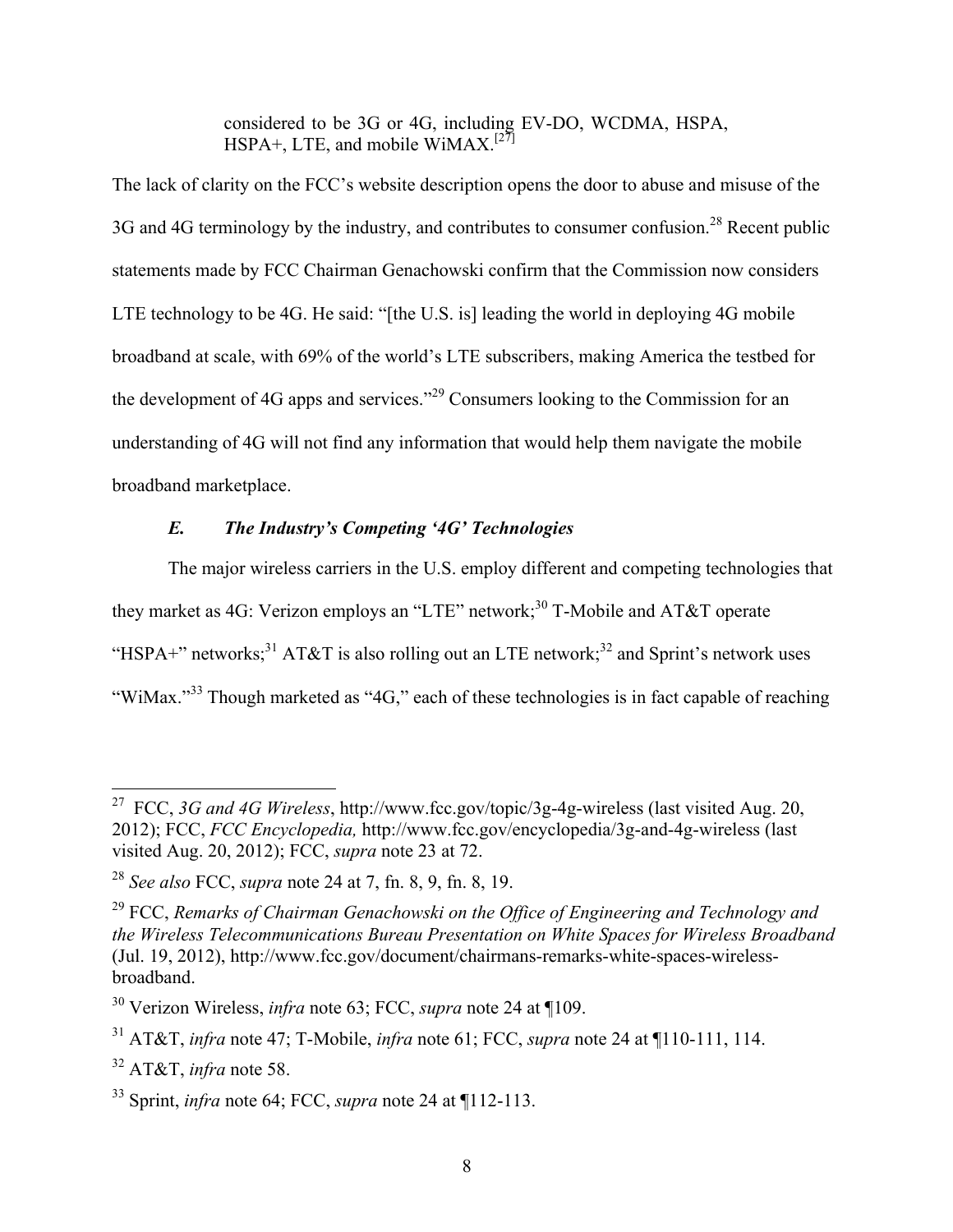different peak data speeds.<sup>34</sup> For instance, HSPA+ technology was originally estimated to achieve peak data speeds of 42Mbps.<sup>35</sup> WiMax was described as capable of achieving peak data speeds of 70Mbps.<sup>36</sup> LTE technology can reach theoretical peak data speeds of 300Mbps.<sup>37</sup>

This information is far from readily available to the public. In order to identify the peak download speeds of the products marketed by the carriers, consumers would be required to wade through a morass of technical reports and data. A reasonable consumer cannot be expected to know the difference between LTE, HSPA+, and WiMax.

# **III. NEED FOR RULEMAKING**

# *A. The Industry Compounds, and Capitalizes on, the 4G Confusion*

The ITU admits that the confusion over speed "is rapidly getting worse with the increased usage of 4G to describe, in many cases, technologies that are basically just evolutions of 3G technologies."38 Indeed, wireless carriers have embarked on a multi-million dollar "4G marketing war," in which each touts its  $4G$  service as the best.<sup>39</sup> Verizon claims to have

 <sup>34</sup> *See* Marguerite Reardon, CNET, *Has '4G' Lost its Meaning?* (Jan. 18, 2011), http://news.cnet.com/8301-30686\_3-20028622-266.html (quoting Dan Warren, senior director of technology for GSM Association, "operators use this term [4G] interchangeably to refer to different technologies that are incompatible. Customers are confused because they think they can compare the networks like for like. But they can't.'")

<sup>35</sup> 3GPP, *HSPA,* http://www.3gpp.org/HSPA (last visited Aug. 20, 2012).

<sup>36</sup> Aktul Kavas, *Comparative Analysis of WLAN, WiMax and UMTS Technologies*, PIERS Proceedings, Progress in Electromagnetics Research Symposium (Aug. 2007).

<sup>37</sup> 3GPP, *LTE,* http://www.3gpp.org/LTE (last visited Aug. 20, 2012); UMTS Forum, *Towards Global Mobile Broadband* at 2 (Feb. 2008), http://www.umtsforum.org/component/option,com\_docman/task,doc\_download/gid,1902/Itemid,214/.

<sup>38</sup> ITU, *What Really Is a Third Generation Mobile Technology?* at 1 (Jul. 17, 2008), http://www.itu.int/ITU-D/imt-2000/DocumentsIMT2000/What\_really\_3G.pdf.

<sup>39</sup> Reardon, *supra* note 34; *see* FCC, *supra* note 24 at ¶¶133-134.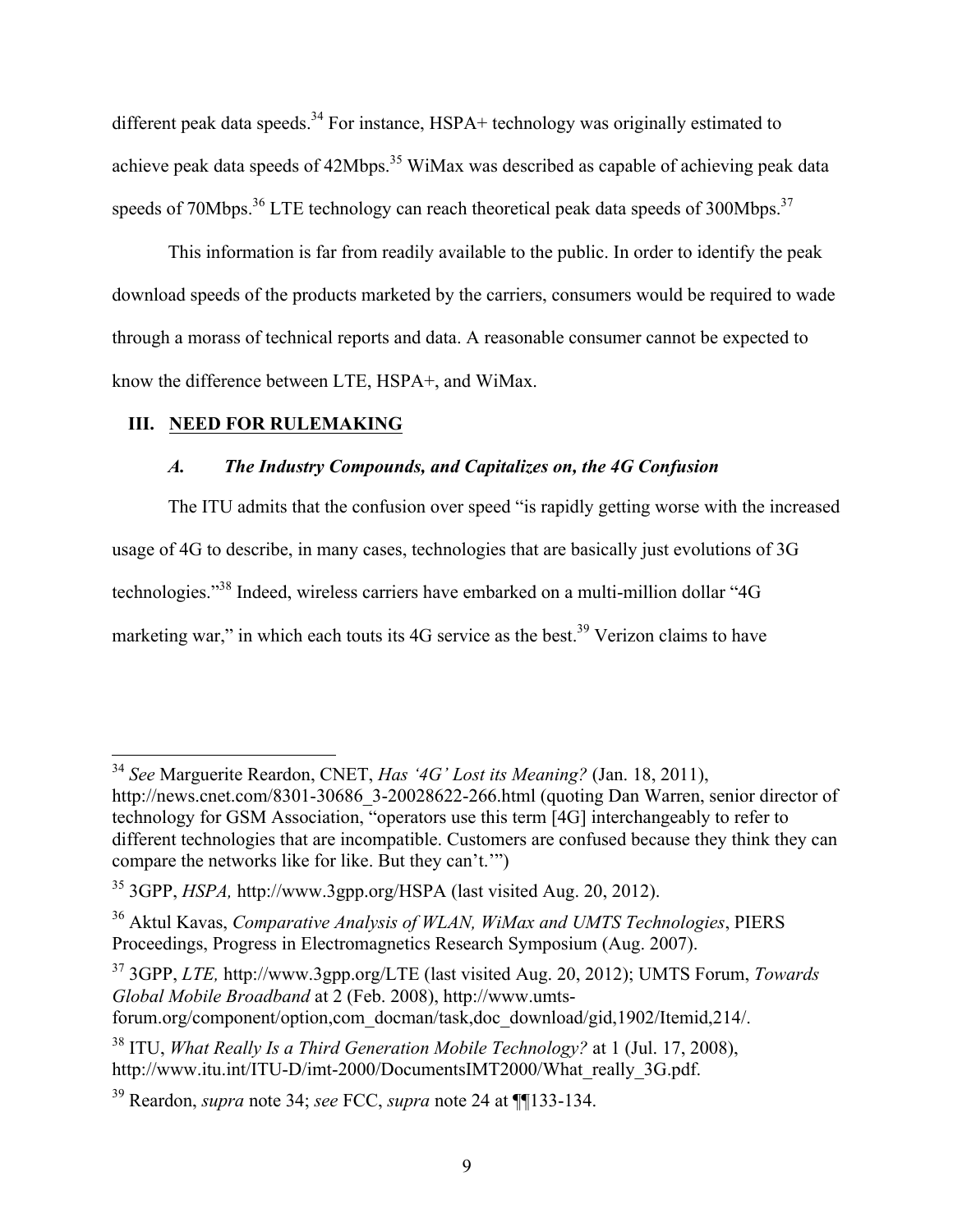"America's Fastest 4G Network."<sup>40</sup> AT&T claims it has "The nation's largest 4G network."<sup>41</sup> T-Mobile claims its 4G network is faster that AT&T's and Sprint's nationwide 4G networks.<sup>42</sup> Sprint calls itself "America's Favorite 4G Network."<sup>43</sup> Practically speaking, this superficial advertising has dumbed-down "4G" to a mere synonym for "fast." More troubling, however, is that wireless carriers are selling products originally considered 3G (by U.S. industry's standards) as 4G. Perhaps no carrier has muddied the waters more than AT&T.

AT&T used to describe its network as "HSPA." HSPA standards specify a peak download speed of  $14Mbps<sub>1</sub><sup>44</sup>$  well below "true  $4G$ " speed specifications. After the ITU broadened the 4G label in the December 2010 Press Release to include other technologies, AT&T immediately renamed its HSPA technology "HSPA+" and claimed HSPA+ was capable of 4G speeds.<sup>45</sup> Based on original ITU standards, the December 2010 Press Release, and the Commission's<sup>46</sup> 2010 National Broadband Plan, HSPA+ is an advanced form of 3G, not 4G. Nevertheless, AT&T made healthy use of its "new" 4G HSPA+ technology to market its network performance, describing HSPA+ as "[t]echnology that enables 4G speeds up to 4X faster than

<sup>43</sup> Sprint, *America's Favorite 4G Network!*,

<sup>44</sup> 3GPP, *supra* note 35.

 <sup>40</sup> Verizon Wireless, *4G LTE Network*, http://network4g.verizonwireless.com/ (last visited Aug. 20, 2012), attached as Exh. A.

<sup>41</sup> AT&T, *Get 4G Speed with AT&T*, http://www.att.com/network/ (last visited Aug. 20, 2012), attached as Exh. B.

<sup>42</sup> T-Mobile, *4G Network,* http://t-mobile-coverage.t-mobile.com/ (last visited Aug. 20, 2012), attached as Exh. C.

http://ria.sprint.com/ria/pages/index.jsp?ms=4G&INTNAV=SJS:HE:4G&question\_box=4G&id1 6=4G (last visited Aug. 17, 2012), attached as Exh. D.

<sup>45</sup> Roger Cheng, *AT&T Pins 4G Label to Existing Network,* Wall Street Journal (Jan. 5, 2011), http://online.wsj.com/article/SB10001424052748704405704576063912912052074.html; Press Release, AT&T, *AT&T Announces Plans to Deliver Nation's Most Advanced Mobile Broadband Experience* (Jan. 5, 2011).

<sup>46</sup> FCC, *supra* note 15.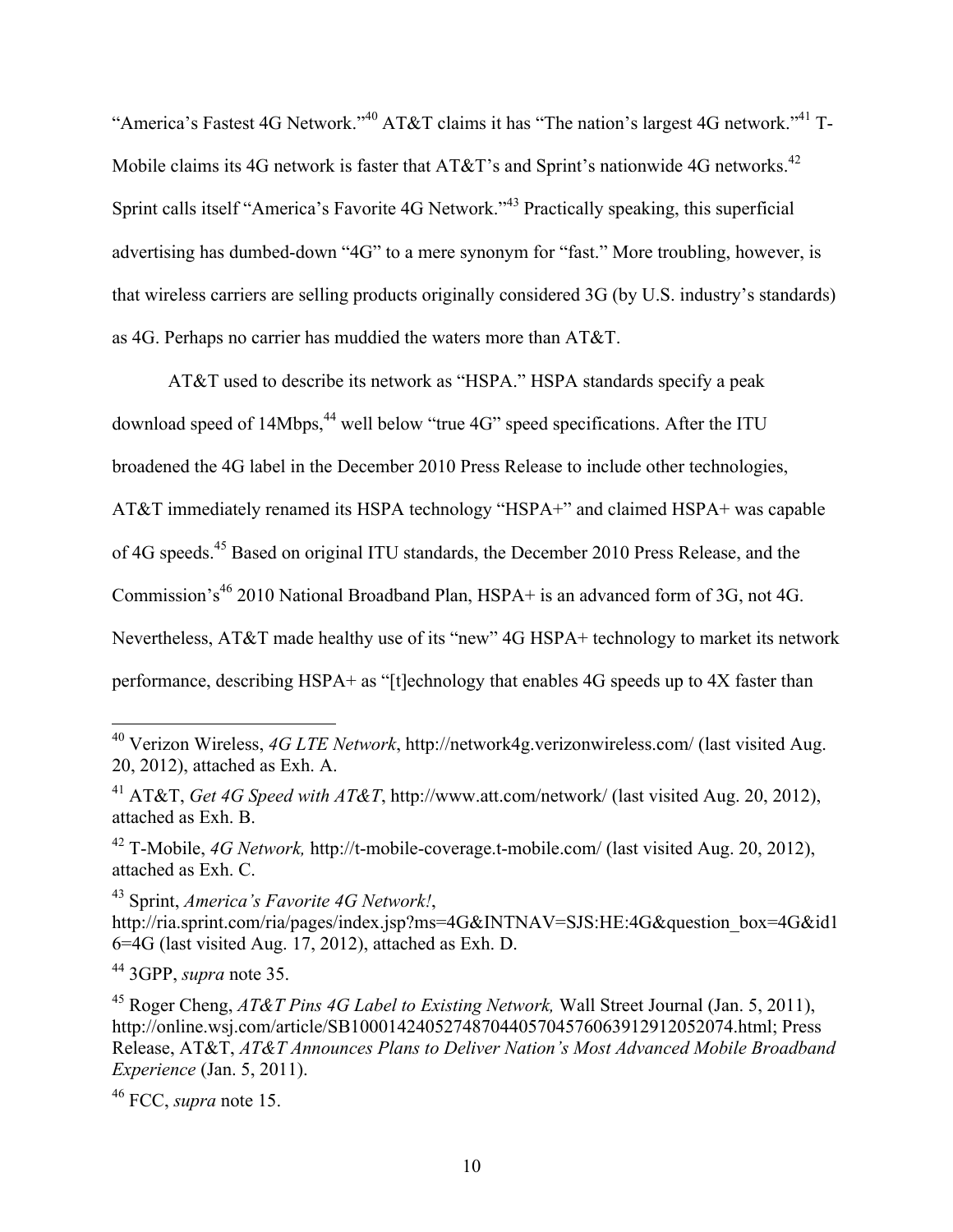AT&T's already fast mobile broadband network." <sup>47</sup> *Nowhere*, however, does AT&T disclose the underlying data supporting these claims.

AT&T has even gone so far as to retroactively apply the 4G label to products previously recognized as 3G, particularly the iPhone 4S, which is not capable of reaching IMT-Advanced "true 4G" speeds anywhere close to between 100Mbps and 1Gbps. Introduced October 4, 2011, the iPhone 4S is considered a 3G device by every wireless carrier that sells the iPhone 4S for use on its network, except for AT&T. Its manufacturer, Apple, has tried to avoid the 4G debate,  $48$  but still describes the AT&T version of the iPhone 4S as HSPA, a 3G technology,<sup>49</sup> while AT&T markets the iPhone 4S as  $HSPA+$  and as  $4G<sup>50</sup>$ . At the iPhone 4S's launch, Apple issued a press release stating, "iPhone 4S now supports twice the download speed [of the iPhone 4] … of up to 14.4 Mbps," with the caveat that "network speeds are dependent on carrier networks."<sup>51</sup>

<sup>48</sup> Apple stated at the launch of the iPhone 4S, "We're not going to get into a debate in the industry about what's 4G and what isn't — we'll leave that for others to talk about." Nilay Patel, *In a Triumph of Marketing, AT&T Upgrades Apple's iPhone to '4G,'* TheVerge.com (Mar. 8, 2012), http://www.theverge.com/2012/3/8/2853128/in-a-triumph-of-marketing-at-t-upgradesapples-iphone-to-4g.

<sup>49</sup> *See* Apple, *iPhone 4S Technical Specifications*, http://www.apple.com/iphone/specs.html (last visited Aug. 20, 2012); Brian Klug, *The iPhone 4S, HSPA+, and When HSPA+ is Real 4G*, AnandTech.com (Oct. 9, 2011), http://www.anandtech.com/show/4943/the-iphone-4s-hspawhen-hspa-is-real-4g.

 <sup>47</sup> AT&T, *Get 4G Speed with AT&T* at slide 4, http://www.att.com/network/ (last visited Aug. 20, 2012); AT&T, *AT&T 4G Speed*,

http://www.att.com/esupport/article.jsp?sid=KB115944#fbid=xQBfhcb2x4X (last visited Aug. 20, 2012); AT&T, *What is HSPA+?*

http://www.att.com/esupport/article.jsp?sid=KB115944&cv=820&ct=7700008&pv=3&title=Wh at+is+HSPA%2B%3F#fbid=xQBfhcb2x4X (last visited Aug. 20, 2012), attached as Exh. E.

<sup>50</sup> AT&T, *iPhone Comparison*,

http://www.att.com/wireless/iphone/assets/iPhone\_Comparison.pdf (last visited Aug. 20, 2012); AT&T, *iPhone 4S FAQs*, http://www.att.com/esupport/iphonefaqs.jsp#fbid=i-S71j7FTSL (last visited Aug. 20, 2012); AT&T, *Smartphones Like iPhone, Samsung, HTC & Motorola from AT&T*, http://www.att.com/shop/wireless/devices/smartphones.html (last visited Aug. 20, 2012); AT&T, *Apple iPhone 4S*, http://www.att.com/ (last visited Feb. 2, 2012); attached as Exh. F.

<sup>51</sup> Press Release, Apple, *Apple Launches iPhone 4S, iOS 5 & iCloud* (Oct. 4, 2011).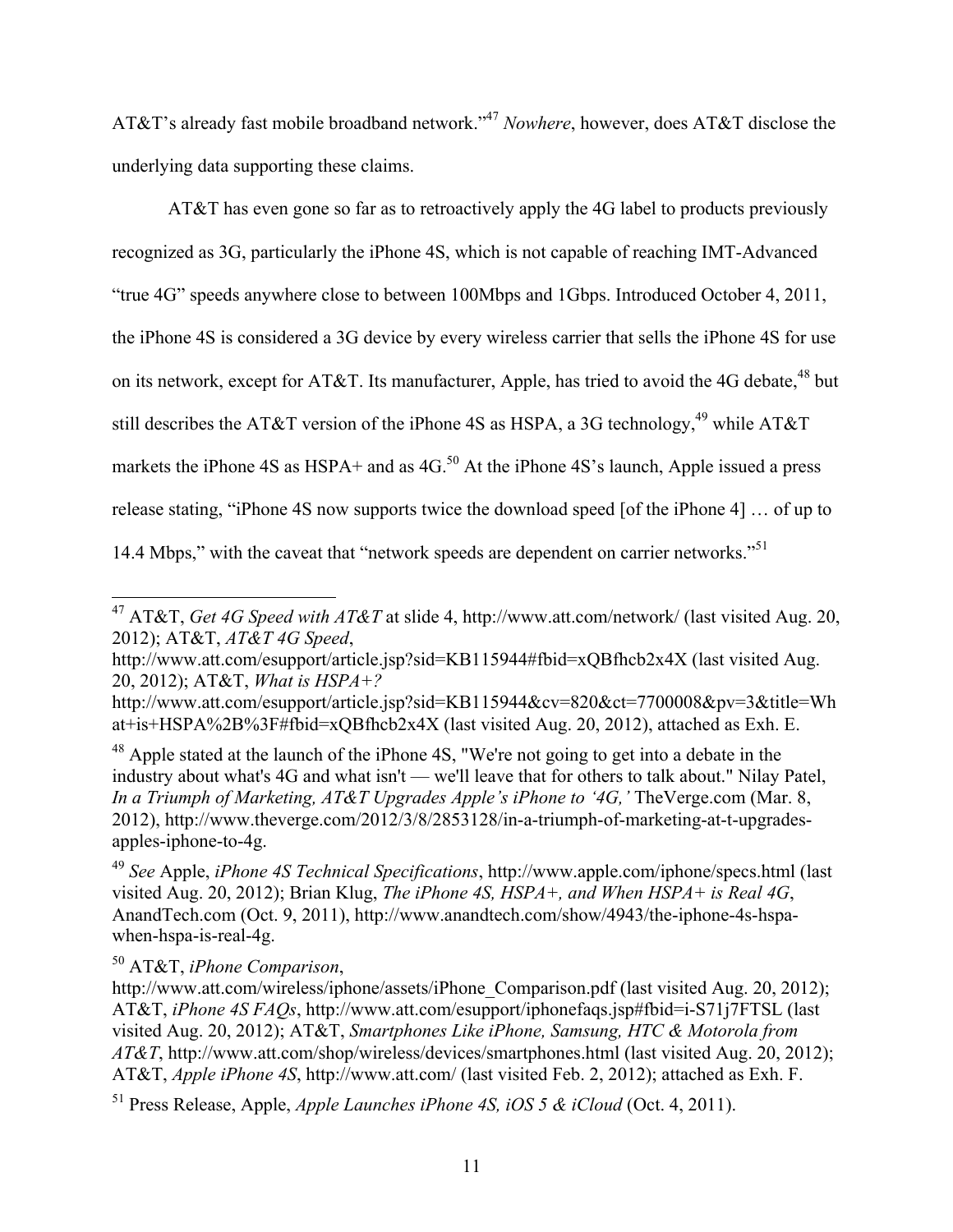In January 2012, AT&T began marketing the iPhone 4S as being a 4G phone, even though Apple<sup>52</sup> represents it as  $3G - a$  fact that was reflected on the phone itself: when connected to the AT&T network, a "3G" icon appeared on the screen. Then, in March 2012, the iPhone's software was suddenly updated so the screen displayed a "4G" icon. Nothing else about the phone or AT&T's network had changed, yet AT&T immediately began an advertising campaign flaunting the phone's improved, faster  $4G$  speeds.<sup>53</sup>

Without providing any detailed information about the iPhone's data speeds, AT&T's website repeats nondescript claims such as: "Only AT&T's network lets your iPhone 4S download 3X faster."54 Another page promises speeds that are "… 3x faster\* . . . giving you 4G speeds from day one."<sup>55</sup> The asterisk leads to a small disclosure at the bottom of the page stating, "Claim based on national average iPhone 4S data speeds on AT&T's network vs. other U.S. networks."56 AT&T does not display any data speed values to substantiate its claims. Widespread anecdotal evidence shows that consumers who purchased the iPhone 4S from AT&T

<sup>&</sup>lt;sup>52</sup> The Australian Competition and Consumer Commission (ACCC) filed a petition in Australian federal court against Apple for labeling its iPad device as "iPad with WiFi + 4G" when the device was not capable of connecting to Australia's 4G network. Apple was fined \$2.25 million by the court for its misleading advertisements. ACCC, Press Release, *Apple Pty Ltd Penalised \$2.25 million for Misleading "iPad with WiFi + 4G"* Claims (Jun. 21, 2012).

<sup>53</sup> Brian Klug, *The iOs 5.1 update,"4G", AT&T and the 3G Toggle*, AnandTech.com (Mar. 7, 2012), http://www.anandtech.com/show/5659/the-ios-51-update-4g-att-and-the-3g-toggle; Andrew Dowell, *For Apple iPhone 4S Owners, 4G the Easy Way,* WSJ.com (Mar. 8, 2012), http://blogs.wsj.com/digits/2012/03/08/for-apple-iphone-4s-owners-4g-the-easy-way/; Marguerite Reardon, CNET, *Has iOS 5.1 turned the iPhone 4S into a 4G Device Overnight?* (Mar. 9, 2012), http://news.cnet.com/8301-30686\_3-57393828-266/has-ios-5.1-turned-theiphone-4s-into-a-4g-device-overnight/.

<sup>54</sup> AT&T, *iPhone 4S at AT&T,* http://www.att.com/wireless/iphone/ (last visited Aug. 20, 2012), attached as Exh. G.

<sup>55</sup> AT&T, *Media Kit: iPhone 4S*, http://www.att.com/gen/press-room?pid=1574 (last visited Aug. 20, 2012), attached as Exh. H.

<sup>56</sup> *Id.*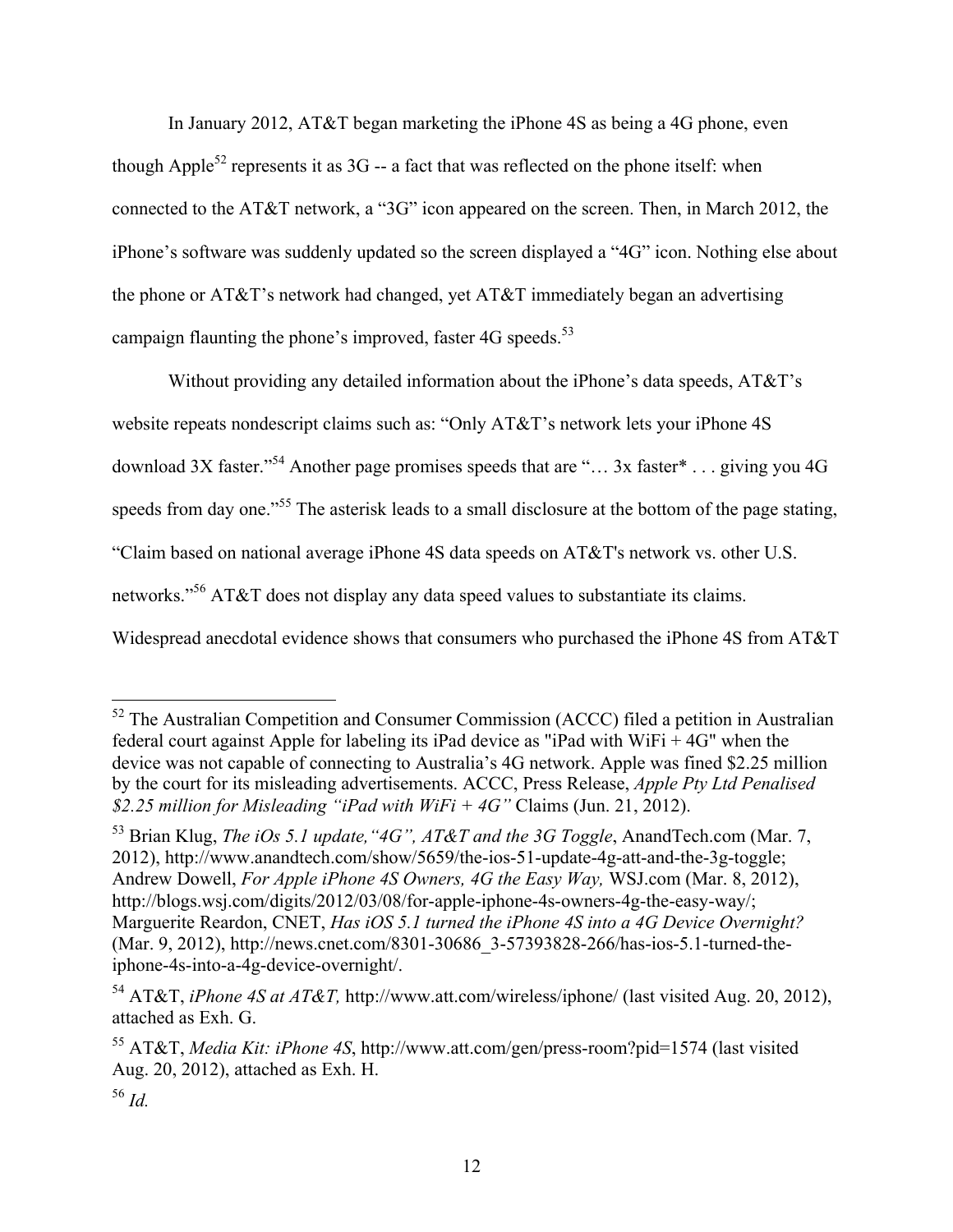– whether upgrading from another AT&T device or transferring from a competing network - have not experienced increased data speeds.<sup>57</sup>

AT&T also promises that its new LTE network it has launched in "53 markets"<sup>58</sup> will deliver "[s]peeds up to 10x faster than 3G,"<sup>59</sup> without providing supportive data or understandable disclosures.

T-Mobile's 4G tagline is "T-Mobile 4G. Now Faster and More Dependable."<sup>60</sup> T-

Mobile's website claims that "As the first nationwide 4G network, we have always had a major investment in speed" and that it has "doubled the speed of [its] network each of the last three years. Now it's running faster than ever—even faster than average home Internet speeds—and the speed keeps increasing."<sup>61</sup> At the bottom of the webpage in tiny, gray font, is a disclosure that reads, "Speed comparison based on third party testing of nationwide 4G networks average download speeds; comparison does not include AT&T's LTE network. Our HSPA+ (42 Mbps) network doubles the average download speed of our HSPA+ (21 Mbps) network. T-Mobile's HSPA+ 4G network, including increased speeds, not available everywhere. Capable device

 <sup>57</sup> *See* Alex Colon, *Apple iPhone 4S (Verizon Wireless),* PCMag.com (Feb. 1, 2012); Alex Colon, *Apple iPhone 4S (AT&T),* PCMag.com (Dec. 14, 2011); Kevin Fitchard, *T-Mobile's 42 Mbps HSPA+:Fast, But It's Still No LTE,* Gigaom.com (Nov. 28, 2011); Don Ngo, *iPhone 4S Realworld Data Speeds: What Siri Won't Tell You,* CNET.com (Nov. 2, 2011); Gotta Be Mobile, *iPhone 4S 3G Speed Test: AT&T vs. Sprint vs. Verizon* (Oct. 19, 2011); Alex Colon, *Apple iPhone 4S (Sprint),* PCMag.com (Oct. 15, 2011); Chris Beidelman, *The Great iPhone 4S National Network Speed Test,* Gizmodo.com (Oct. 14, 2011); Roger Cheng, *If You Want Blazing Speed, iPhone 4S May Not Be For You,* CNET.com (Oct. 5, 2011); Sascha Segan, *Apple iPhone 4 (AT&T)*, PCMag.com (Jun. 25, 2010) (URLs omitted).

<sup>58</sup> AT&T, *Get 4G Speed with AT&T* at slide 3, http://www.att.com/network/ (last visited Aug. 20, 2012).

<sup>59</sup> *Id.* at slide 2, attached as Exh. I.

<sup>60</sup> T-Mobile, *T-Mobile vs. Verizon, ATT, Sprint,* http://explore.t-mobile.com/verizon-att-sprint/ (last visited Aug. 20, 2012).

<sup>61</sup> T-Mobile, *Network Speeds*, http://t-mobile-coverage.t-mobile.com/hspa-mobile-broadband (last visited Aug. 20, 2012), attached as Exh. J.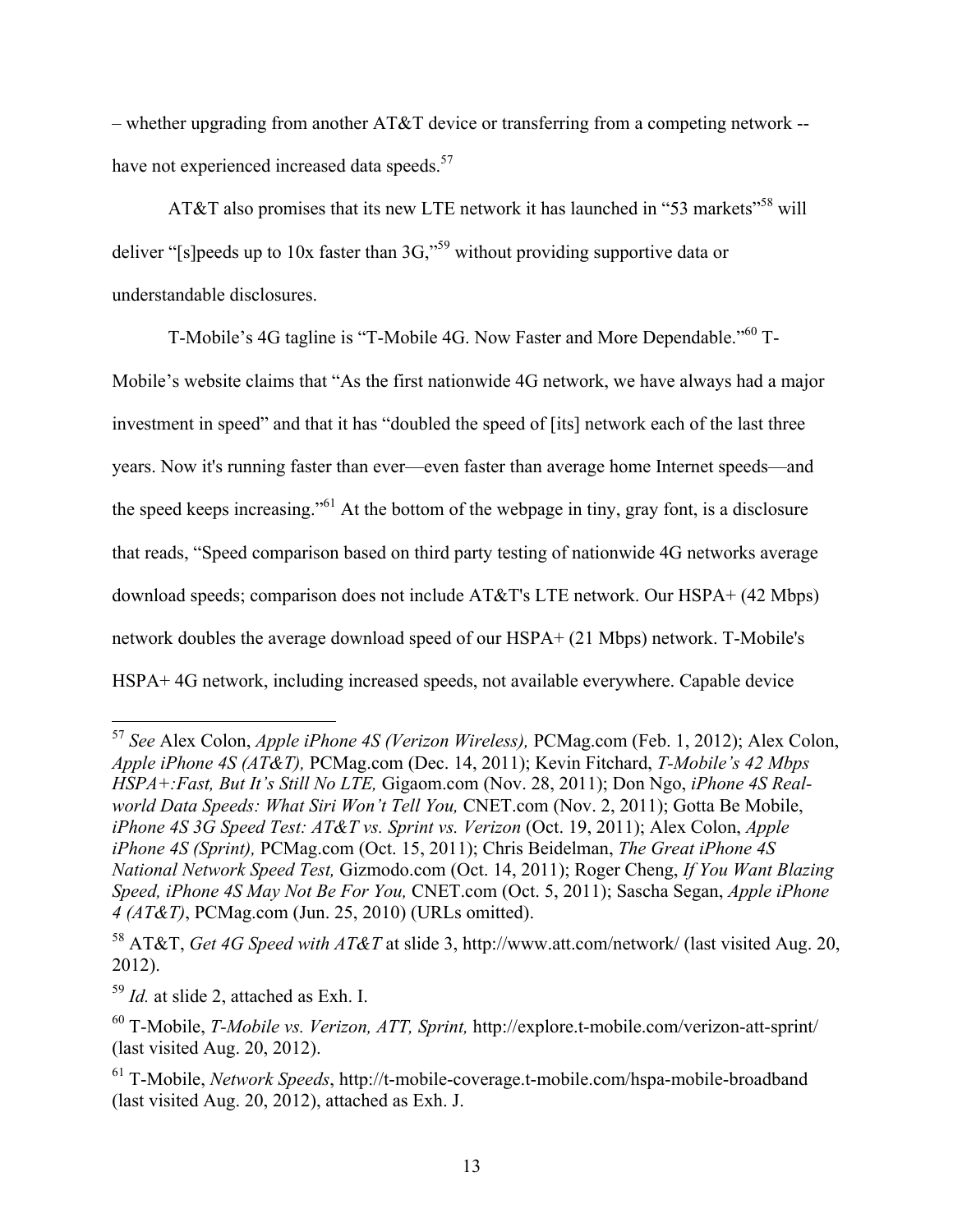required for 4G speeds."<sup>62</sup> This disclosure does not make the situation any clearer for consumers; it implies that peak download speeds are the average download speeds, which are always far lower than peak values; no actual, real-world numbers are provided and no regional data is available.

Verizon's website boasts its 4G LTE service as reaching "speeds  $10x$  faster than  $3G<sup>63</sup>$ without any disclosures or reference to what Verizon considers to be 3G speeds.

Sprint is the one wireless carrier that discloses its 4G network's data speeds. Sprint's website displays, under a claim that its "4G speeds are up to 10x faster than 3G," a comparison between Sprint's 3G speeds (average download speeds between 600kbps and 1.4Mbps) and what Sprint is marketing as 4G (average download speeds between 3 and 6Mbps).<sup>64</sup>

# *B. Consumers Need Data on Mobile Broadband Performance to Make Informed Purchasing Decisions*

In July 2012, the Commission released the Measuring Broadband America Report, which addressed whether Internet Service Providers ("ISPs") are actually delivering data speeds advertised for residential wireline Internet broadband service by comparing the actual data speeds experienced by consumers in their homes to advertised data speeds.<sup>65</sup> At a time when consumers are transitioning to mobile broadband for their Internet use and communications, actual versus advertised mobile broadband performance is increasingly important. The necessity

 <sup>62</sup> *Id.*

<sup>63</sup> Verizon Wireless, *Comparison3g: 4G LTE Videos*,

http://network4g.verizonwireless.com/#!/videos (last visited Aug. 20, 2012), attached as Exh. K.

<sup>64</sup> Sprint, *4G Coverage and Speeds*,

http://shop2.sprint.com/en/stores/popups/4G\_coverage\_popup.shtml (last visited Aug. 20, 2012), attached as Exh. L.

<sup>65</sup> FCC, *A Report on Consumer Wireline Broadband Performance in the U.S.* (Jul. 2012), http://transition.fcc.gov/cgb/measuringbroadbandreport/2012/Measuring-Broadband-America.pdf.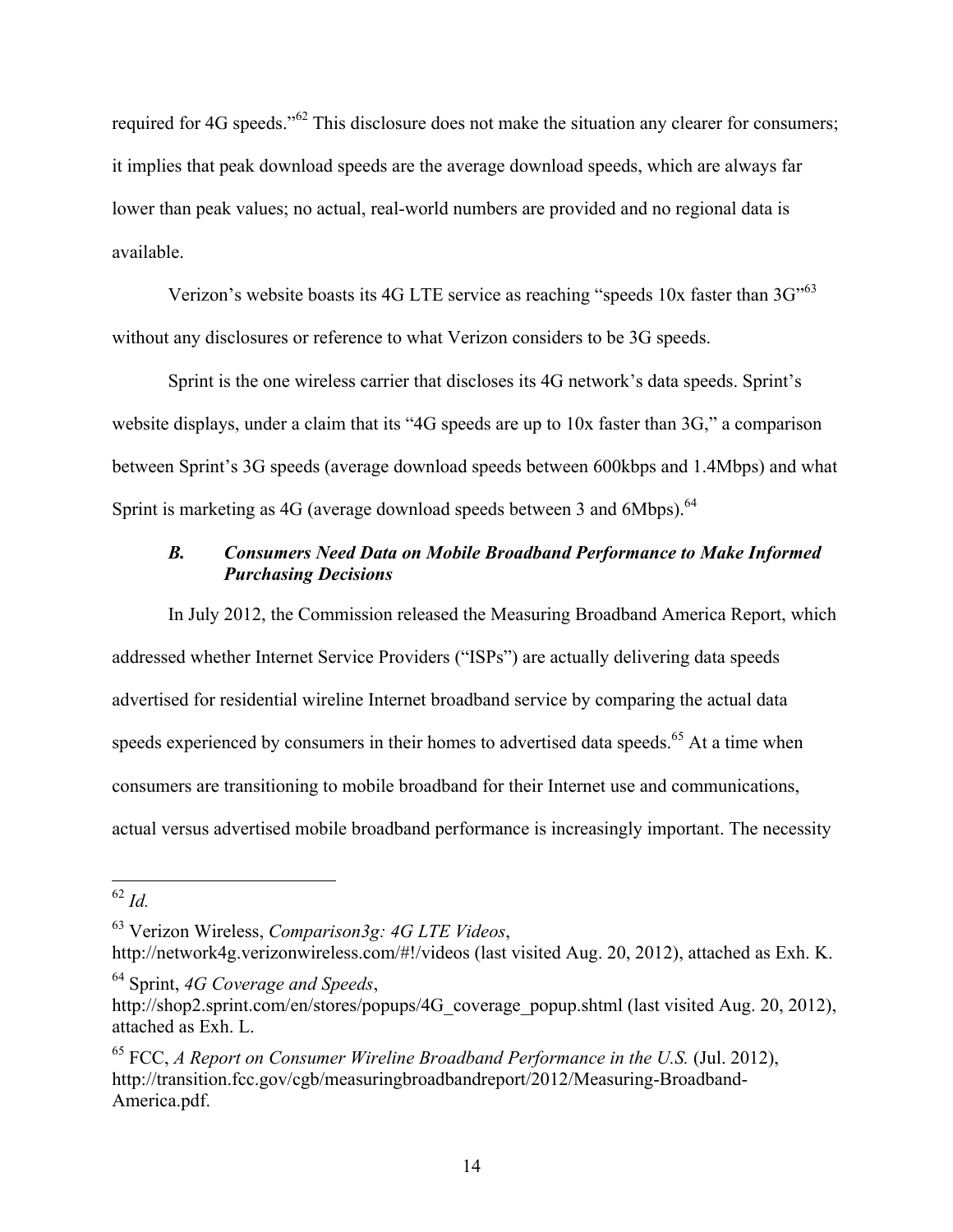is just as compelling as the FCC explained it is for residential broadband.<sup>66</sup> By excluding data on mobile broadband from the report, the Commission has left consumers in the dark, without the information they need to make informed decisions in the mobile broadband marketplace.

#### **IV. PROPOSED RULE**

4G has become "a useless definition."<sup>67</sup> Therefore, Consumer Watchdog requests that the Commission initiate a rulemaking proceeding to investigate mobile broadband network performance and adopt rules pursuant to its authority under Title III of the Communications Act, which provides the Commission with the authority to manage spectrum and establish and modify license and spectrum usage conditions in the public interest.<sup>68</sup>

The FCC should require wireless carriers to provide, in advertisements making representations about the speed of any mobile broadband network service or device, clear disclosures stating:

- Average data speeds that subscribers experience while using the advertised network or device within the city or area where such advertisement appears; and
- National average data speeds that subscribers experience while using the advertised network or device; and
- Average data speeds supporting any data speed comparison made in the advertisement. Additionally, the proposed rule should require wireless carriers to provide, at any point of

sale, consumers with access to information as follows:

• For every network that a wireless carrier operates, average data speeds that subscribers experience while using the network within each city or area covered by the network; and

 <sup>66</sup> *See* Joel Gurin, *Broadband Speed: FCC Data is Improving the Market,* Official FCC Blog (Dec. 5, 2011), http://www.fcc.gov/blog/broadband-speed-fcc-data-improving-market.

<sup>67</sup> Linder, *supra* note 23.

<sup>68</sup> 47 U.S.C. §§ 301 *et seq*.